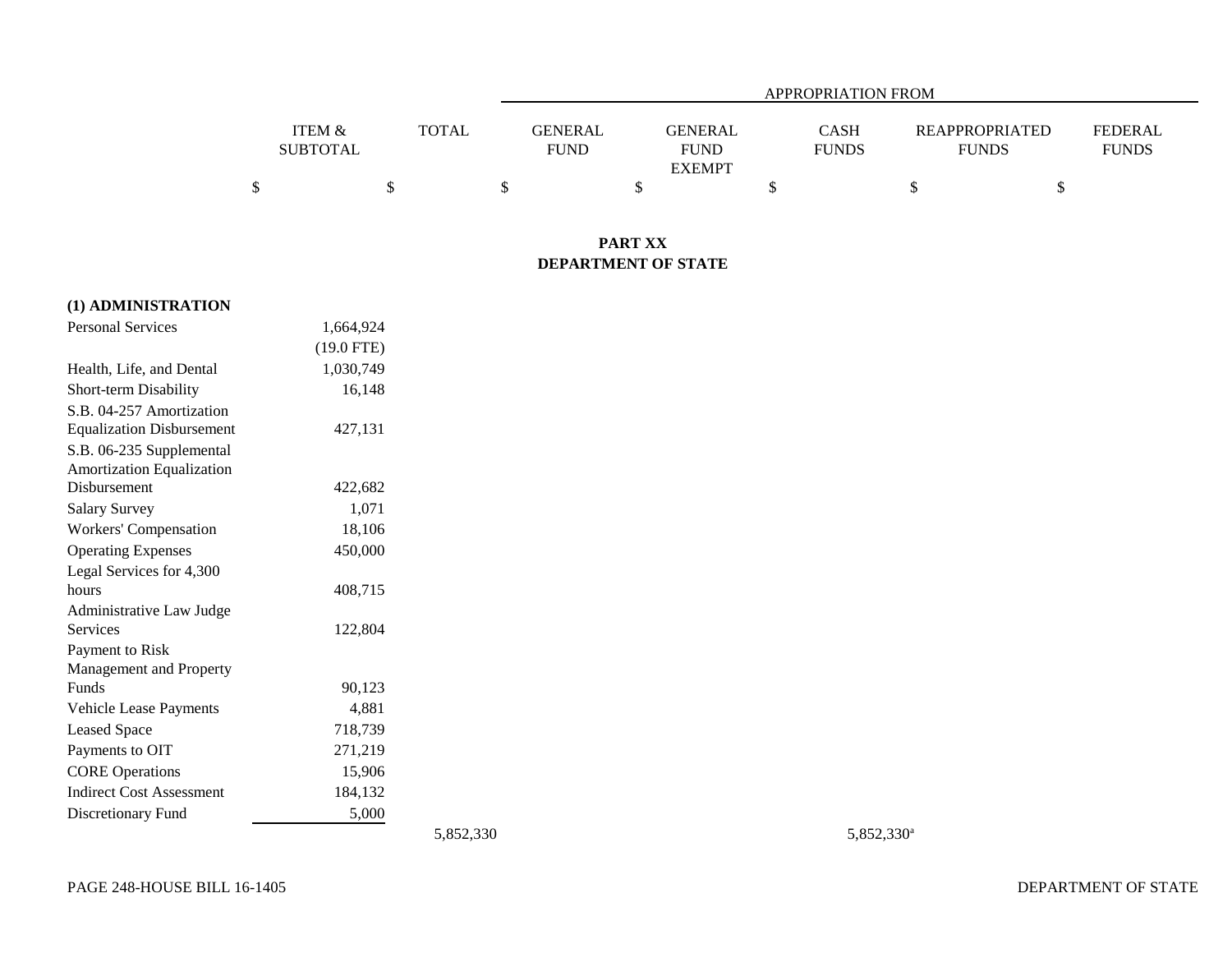|                   |              |             | APPROPRIATION FROM |              |                |                |  |  |  |
|-------------------|--------------|-------------|--------------------|--------------|----------------|----------------|--|--|--|
|                   |              |             |                    |              |                |                |  |  |  |
| <b>ITEM &amp;</b> | <b>TOTAL</b> | GENERAL     | GENERAL            | CASH         | REAPPROPRIATED | <b>FEDERAL</b> |  |  |  |
| <b>SUBTOTAL</b>   |              | <b>FUND</b> | <b>FUND</b>        | <b>FUNDS</b> | <b>FUNDS</b>   | <b>FUNDS</b>   |  |  |  |
|                   |              |             | <b>EXEMPT</b>      |              |                |                |  |  |  |
| \$                |              |             |                    |              |                |                |  |  |  |

<sup>a</sup> This amount shall be from the Department of State Cash Fund created in Section 24-21-104 (3) (b), C.R.S.

| (2) INFORMATION TECHNOLOGY SERVICES |              |           |                        |
|-------------------------------------|--------------|-----------|------------------------|
| <b>Personal Services</b>            | 4,796,771    |           |                        |
|                                     | $(36.0$ FTE) |           |                        |
| <b>Operating Expenses</b>           | 481,112      |           |                        |
| Hardware/Software                   |              |           |                        |
| Maintenance                         | 1,738,242    |           |                        |
| <b>Information Technology</b>       |              |           |                        |
| <b>Asset Management</b>             | 445,418      |           |                        |
|                                     |              | 7,461,543 | 7,461,543 <sup>a</sup> |

<sup>a</sup> This amount shall be from the Department of State Cash Fund created in Section 24-21-104 (3) (b), C.R.S.

| <b>Personal Services</b>  | 2,224,719 | $2,224,719^a$       |
|---------------------------|-----------|---------------------|
|                           |           | $(34.2$ FTE)        |
| <b>Operating Expenses</b> | 267,838   | $267,838^a$         |
| Help America Vote Act     |           |                     |
| Program                   | 10,000    | $10,000(I)^{t}$     |
| <b>Local Election</b>     |           |                     |
| Reimbursement             | 2,500,000 | $2,500,000^{\circ}$ |
| Initiative and Referendum | 250,000   | $250,000^a$         |
|                           | 5,252,557 |                     |

<sup>a</sup> These amounts shall be from the Department of State Cash Fund created in Section 24-21-104 (3) (b), C.R.S.

<sup>b</sup> This amount shall be from the Federal Elections Assistance Fund created in Section 1-1.5-106 (1) (a), C.R.S., and is shown for informational purposes as it is continuously appropriated to the Department of State for the implementation of the federal Help America Vote Act of 2002, pursuant to Section 1-1.5-106 (2) (b), C.R.S. Appropriations from the Federal Elections Assistance Fund do not constitute fiscal year spending for the purposes of Section 20 of Article X of the State Constitution.